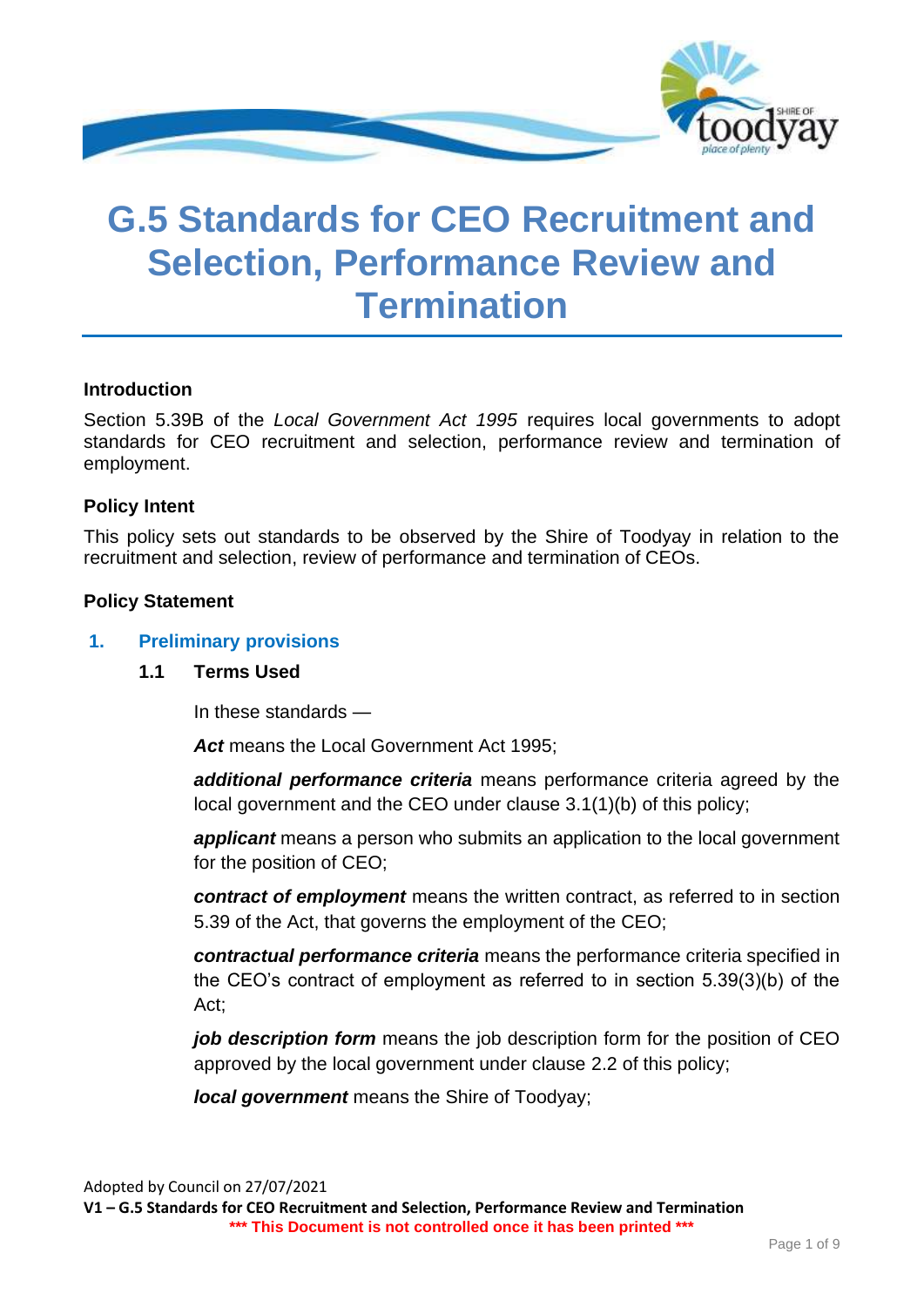*selection criteria* means the selection criteria for the position of CEO determined by the local government under clause 2.1 of this policy and set out in the job description form;

*selection panel* means the selection panel established by the local government under clause 8 for the employment of a person in the position of CEO.

Other terms used in these standards that are also used in the Act have the same meaning as they have in the Act, unless the contrary intention appears.

# **2. Standards for recruitment of CEOs**

## **2.1 Application**

- (1) Except as provided in subclause (2), this part applies to any recruitment and selection process carried out by the Shire of Toodyay for the employment of a person in the position of CEO.
- (2) This part does not apply
	- (a) to the appointment of temporary or acting CEOs for a period of less than one year; or
	- (b) to a renewal of the CEO's contract of employment, except where a period of 10 or more years has elapsed since a selection and recruitment process was carried out.

## **2.2 Determination of selection criteria and approval of job description form**

- (1) The local government will determine the selection criteria for the position of CEO, based on its consideration of the knowledge, experience, qualifications and skills necessary to effectively perform the duties and responsibilities of the position of CEO of the local government.
- (2) The local government must, by resolution of an absolute majority of the Council, approve a job description form for the position of CEO which sets out —
	- (a) the duties and responsibilities of the position; and
	- (b) the selection criteria for the position determined in accordance with subclause (1).

## **2.3 Advertising requirements**

(1) If the position of CEO is vacant, the local government must ensure it complies with section 5.36(4) of the Act and regulation 18A of the *Local Government (Administration) Regulations 1996*.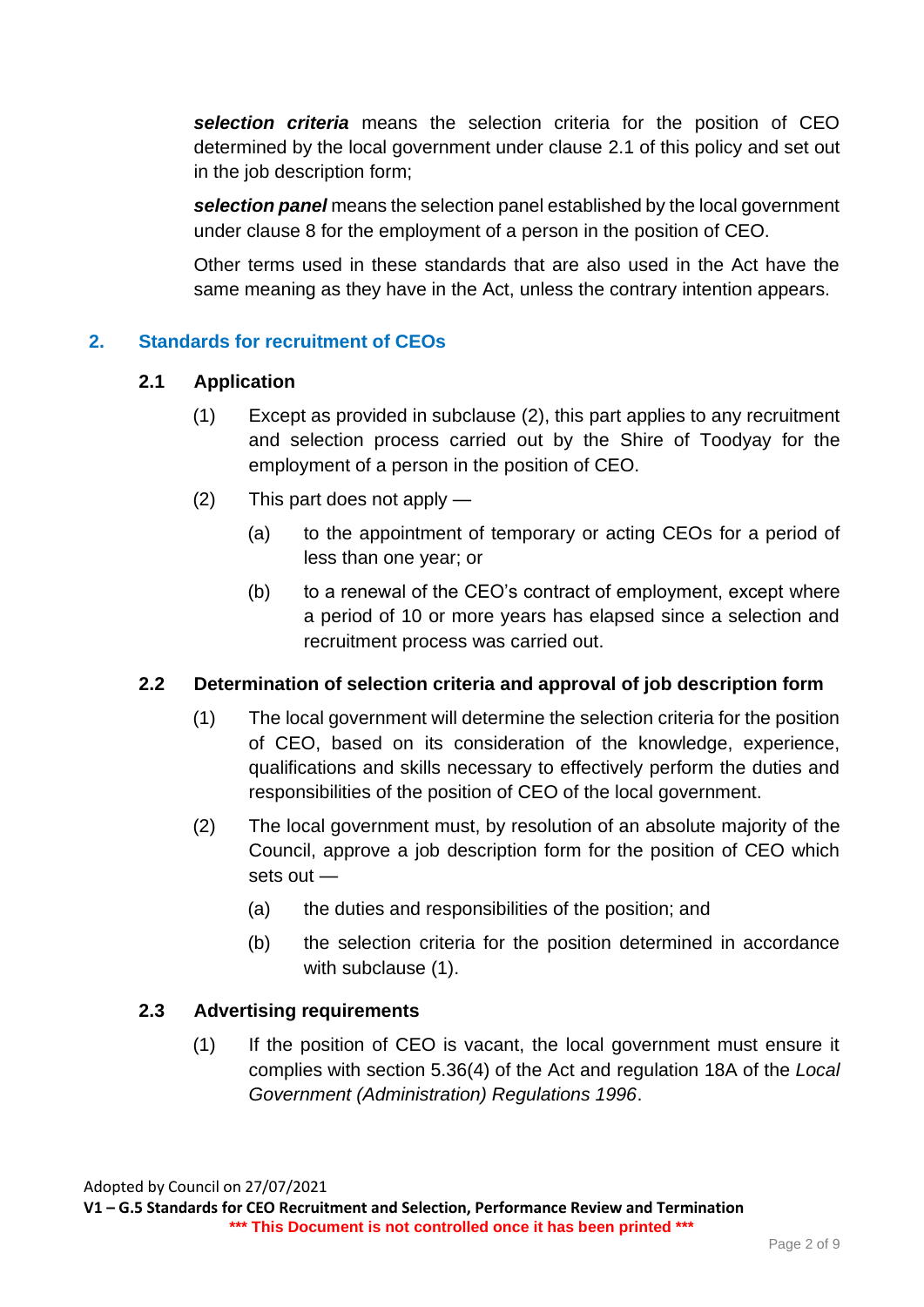(2) If clause 2.8 applies, the local government must advertise the position of CEO in the manner referred to in regulation 18A of the *Local Government (Administration) Regulations 1996* as if the position was vacant.

## **2.4 Job description form to be made available by local government**

If a person requests the local government to provide to that person a copy of the job description form, the local government must —

- (a) inform the person of the website address referred to in regulation 18A(2)(da) of the *Local Government (Administration) Regulations 1996*; or
- (b) if the person advises the local government that the person is unable to access that website address —
	- (i) email a copy of the job description form to an email address provided by the person; or
	- (ii) mail a copy of the job description form to a postal address provided by the person.

# **2.5 Establishment of selection panel for employment of CEO**

 $(1)$  In this clause —

*independent person* means a person *other than* any of the following —

- (a) a Council member;
- (b) an employee of the local government;
- (c) a human resources consultant engaged by the local government.
- (2) The local government must establish a selection panel to conduct the recruitment and selection process for the employment of a person in the position of CEO.
- (3) The selection panel must comprise
	- (a) Council members who have demonstrated relevant training or experience (the number of which must be determined by the Council);
	- (b) a suitably qualified human resources consultant; and
	- (c) at least 1 independent person with demonstrated relevant training or experience.
- (4) All Council members must be offered training in recruitment and selection from a suitably qualified source at least once every four years.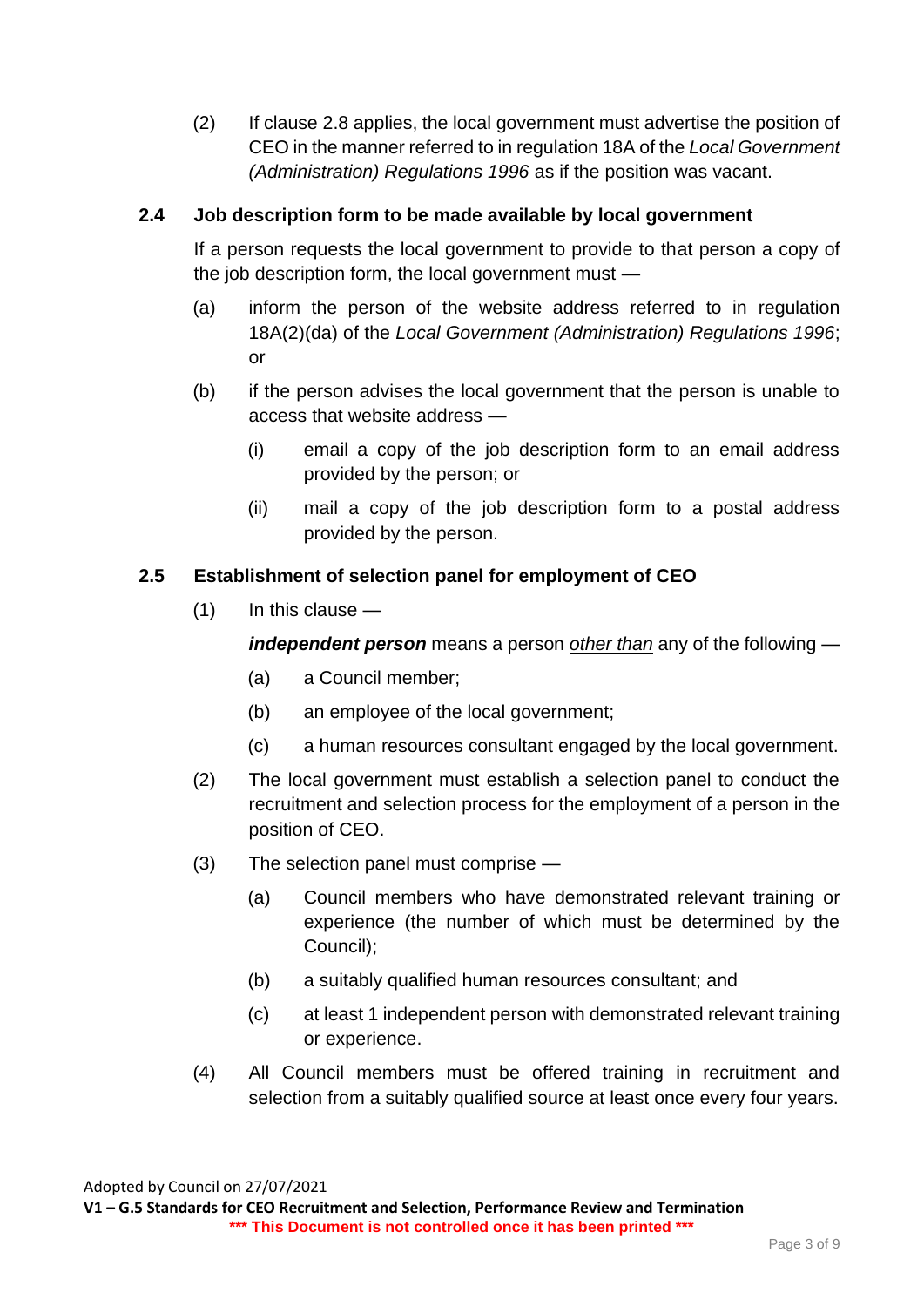# **2.6 Recommendation by selection panel**

- (1) Each applicant's knowledge, experience, qualifications and skills must be assessed against the selection criteria by or on behalf of the selection panel.
- (2) Following the assessment referred to in subclause (1), the selection panel must provide to the local government —
	- (a) a summary of the selection panel's assessment of each applicant; and
	- (b) unless subclause (3) applies, the selection panel's recommendation as to which applicant or applicants are suitable to be employed in the position of CEO.
- (3) If the selection panel considers that none of the applicants are suitable to be employed in the position of CEO, the selection panel must recommend to the local government —
	- (a) that a new recruitment and selection process for the position be carried out in accordance with these standards; and
	- (b) the changes (if any) that the selection panel considers should be made to the duties and responsibilities of the position or the selection criteria.

If no changes are made in accordance with subclause (b), then clause 2.2 above does not apply in relation to this clause.

- (4) The selection panel must act under subclauses  $(1)$ ,  $(2)$  and  $(3)$  —
- (a) in an impartial and transparent manner; and
- (b) in accordance with the principles set out in section 5.40 of the Act.
	- (5) The selection panel must not recommend an applicant to the local government under subclause (2)(b) unless the selection panel has —
		- (a) assessed the applicant as having demonstrated that the applicant's knowledge, experience, qualifications and skills meet the selection criteria; and
		- (b) verified any academic, or other tertiary level, qualifications the applicant claims to hold; and
		- (c) whether by contacting referees provided by the applicant or making any other inquiries the selection panel considers appropriate, verified the applicant's character, work history, skills, performance and any other claims made by the applicant.
	- (6) The local government must have regard to, but is not bound to accept, a recommendation made by the selection panel under this clause.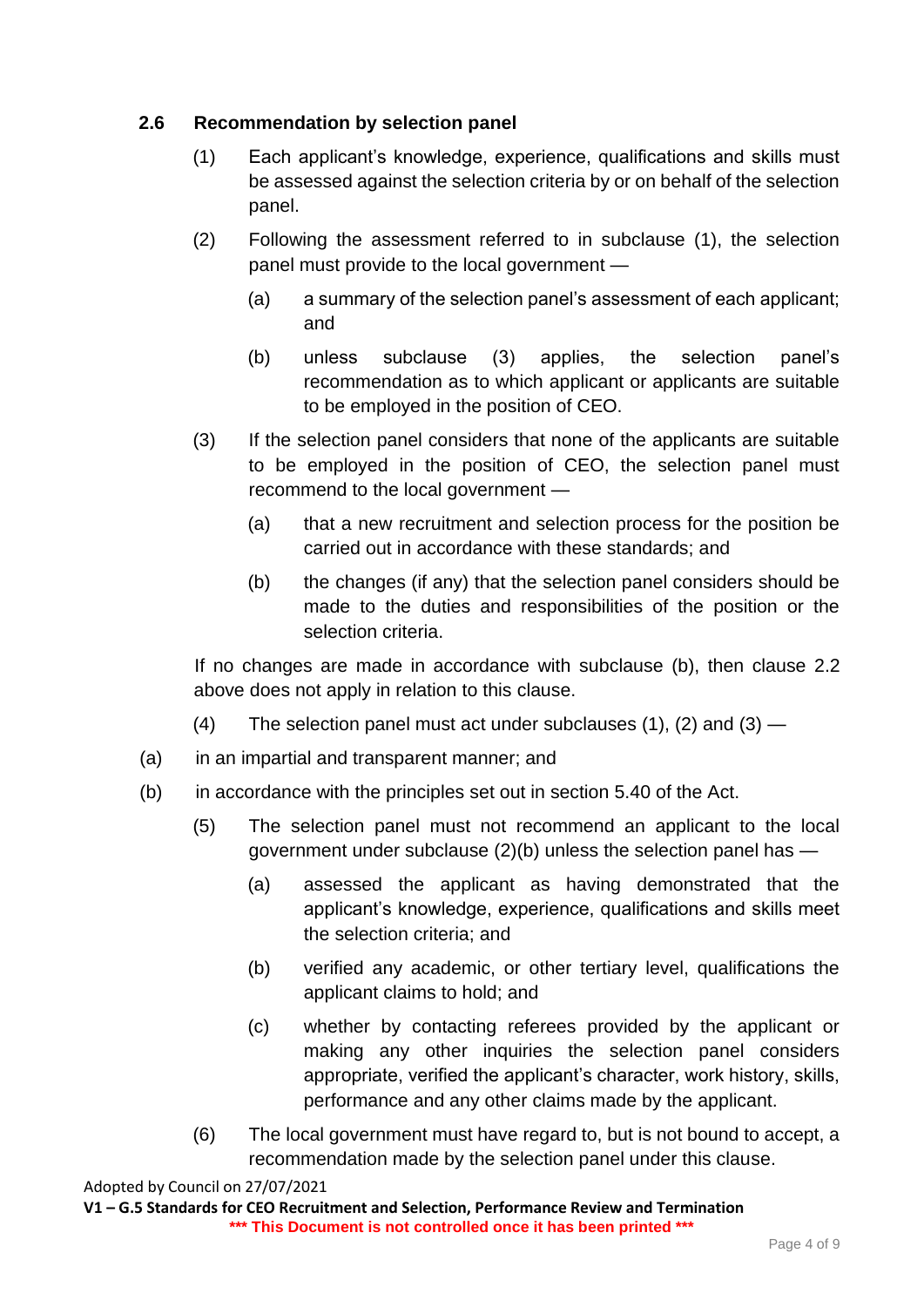# **2.7 Offer of employment in the position of CEO**

Before making an applicant an offer of employment in the position of CEO, the local government must, by resolution of an absolute majority of Council, approve —

- (a) the making of the offer of employment to the applicant; and
- (b) the proposed terms of the contract of employment to be entered into by the local government and the applicant.

## **2.8 Variations to proposed terms of contract of employment**

If an applicant who is made an offer of employment in the position of CEO under clause 2.6, negotiates terms different to the proposed terms approved by the local government under clause 2.6(b), the local government must, by resolution of an absolute majority of Council, approve the terms of the negotiated contract.

#### **2.9 Recruitment to be undertaken on expiry of certain CEO contracts**

(1) In this clause —

*commencement day* means the day on which the *Local Government (Administration) Amendment Regulations 2021* regulation 6 comes into operation.

- (2) This clause applies if
	- (a) upon the expiry of the contract of employment of the person (the incumbent CEO) who holds the position of CEO —
		- (i) the incumbent CEO will have held the position for a period of 10 or more consecutive years, whether that period commenced before, on or after commencement day; and
		- (ii) a period of 10 or more consecutive years has elapsed since a recruitment and selection process for the position was carried out, whether that process was carried out before, on or after commencement day;

and

- (b) the incumbent CEO has notified the local government that they wish to have their contract of employment renewed upon its expiry.
- (3) Before the expiry of the incumbent CEO's contract of employment, the local government must carry out a recruitment and selection process in accordance with these standards to select a person to be employed in the position of CEO after the expiry of the incumbent CEO's contract of employment.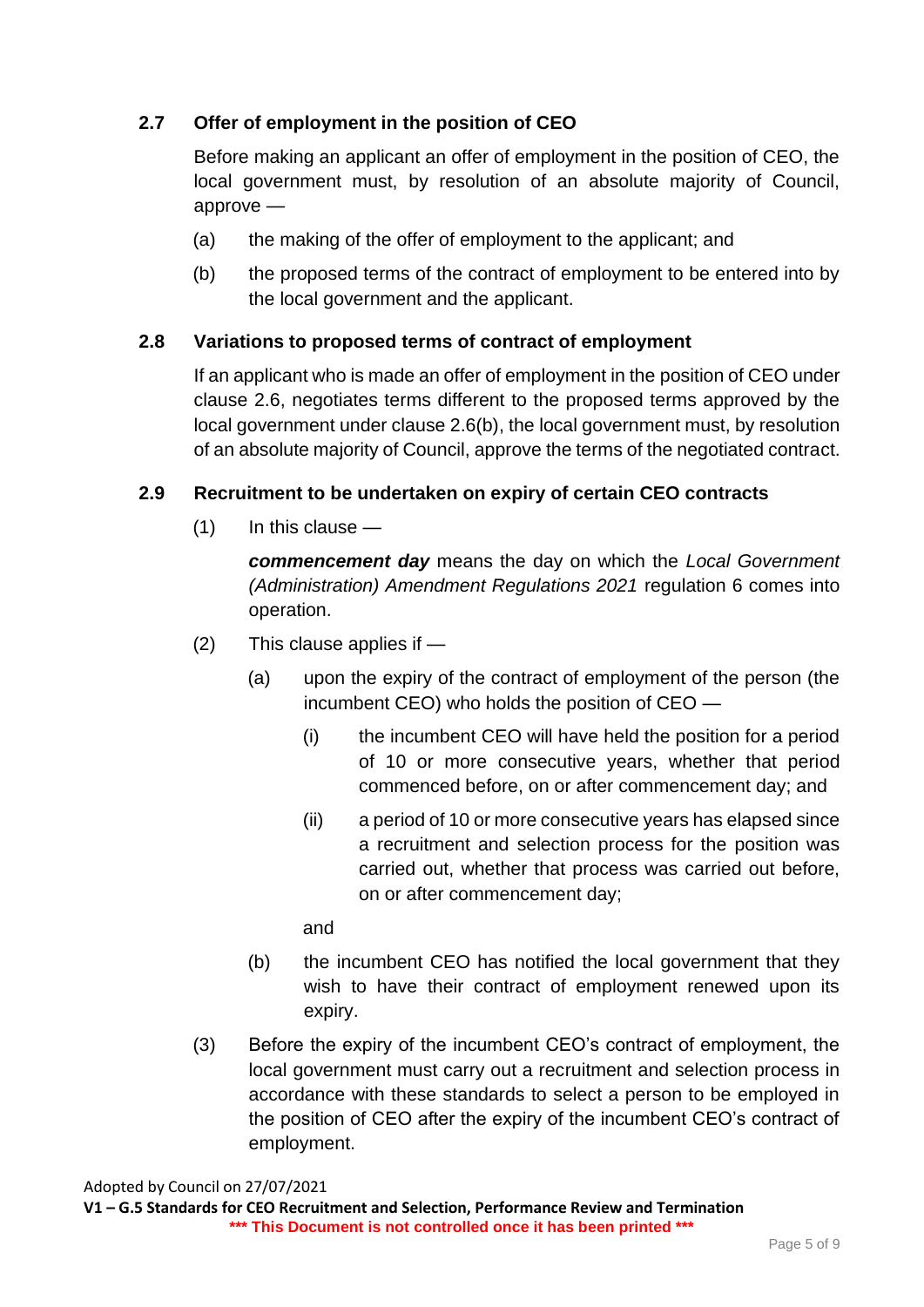(4) This clause does not prevent the incumbent CEO's contract of employment from being renewed upon its expiry if the incumbent CEO is selected in the recruitment and selection process referred to in subclause (3) to be employed in the position of CEO.

# **2.10 Confidentiality of information**

The local government must ensure that information provided to, or obtained by, the local government in the course of a recruitment and selection process for the position of CEO is not disclosed, or made use of, except for the purpose of, or in connection with, that recruitment and selection process.

# **3. Standards for review of performance of CEOs**

## **3.1 Performance review process to be agreed between local government and CEO**

- (1) The local government and the CEO must agree on
	- (a) the process by which the CEO's performance will be reviewed; and
	- (b) any performance criteria to be met by the CEO that are in addition to the contractual performance criteria.
- (2) Without limiting subclause (1), the process agreed under subclause (1)(a) must be consistent with clauses 3.2, 3.3 and 3.4.
- (3) The matters referred to in subclause (1) must be set out in a written document.

## **3.2 Carrying out a performance review**

- (1) A review of the performance of the CEO by the local government must be carried out in an impartial and transparent manner.
- (2) The local government must
	- (a) collect evidence regarding the CEO's performance in respect of the contractual performance criteria and any additional performance criteria in a thorough and comprehensive manner; and
	- (b) review the CEO's performance against the contractual performance criteria and any additional performance criteria, based on that evidence.

## **3.3 Endorsement of performance review by local government**

Following a review of the performance of the CEO, the local government must, by resolution of an absolute majority of the council, endorse the review.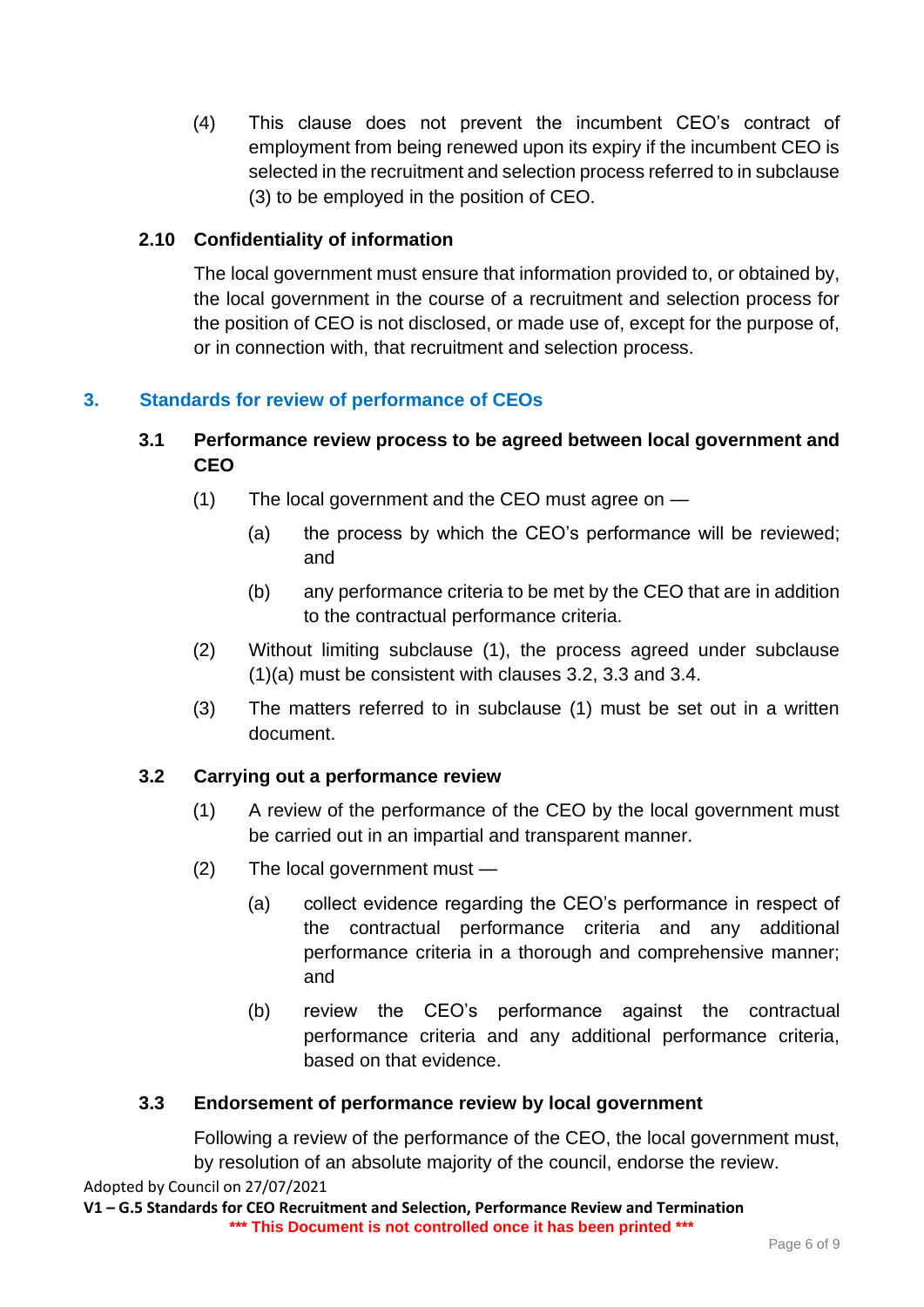## **3.4 CEO to be notified of results of performance review**

After the local government has endorsed a review of the performance of the CEO under clause 3.3, the local government must inform the CEO in writing of —

- (a) the results of the review; and
- (b) if the review identifies any issues about the performance of the CEO  $$ how the local government proposes to address and manage those issues.

#### **4. Standards for termination of employment of CEOs**

#### **4.1 General principles applying to any termination**

- (1) The local government must make decisions relating to the termination of the employment of a CEO in an impartial and transparent manner.
- (2) The local government must accord a CEO procedural fairness in relation to the process for the termination of the CEO's employment, including —
	- (a) informing the CEO of the CEO's rights, entitlements and responsibilities in relation to the termination process; and
	- (b) notifying the CEO of any allegations against the CEO; and
	- (c) giving the CEO a reasonable opportunity to respond to the allegations; and
	- (d) genuinely considering any response given by the CEO in response to the allegations.

## **4.2 Additional principles applying to termination for performance related reasons**

- (1) This clause applies if the local government proposes to terminate the employment of a CEO for reasons related to the CEO's performance.
- (2) The local government must not terminate the CEO's employment unless the local government has —
	- (a) in the course of carrying out the review of the CEO's performance referred to in subclause (3) or any other review of the CEO's performance, identified any issues (the performance issues) related to the performance of the CEO; and
	- (b) informed the CEO of the performance issues; and
	- (c) given the CEO a reasonable opportunity to address, and implement a plan to remedy, the performance issues; and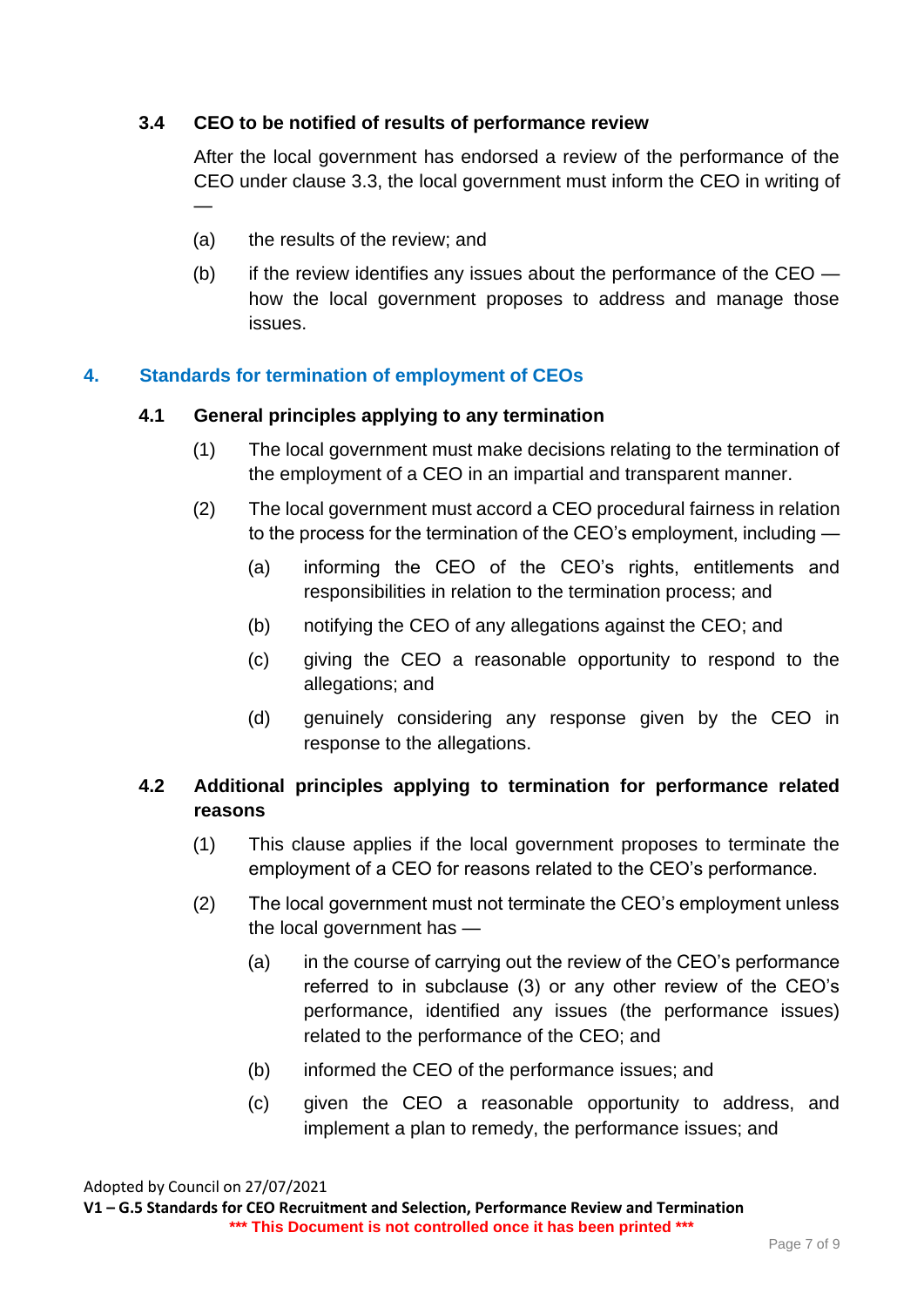- (d) determined that the CEO has not remedied the performance issues to the satisfaction of the local government.
- (3) The local government must not terminate the CEO's employment unless the local government has, within the preceding 12-month period, reviewed the performance of the CEO under section 5.38(1) of the Act.

#### **4.3 Decision to terminate**

Any decision by the local government to terminate the employment of a CEO must be made by resolution of an absolute majority of the council.

#### **4.4 Notice of termination of employment**

- (1) If the local government terminates the employment of a CEO, the local government must give the CEO notice in writing of the termination.
- (2) The notice must set out the local government's reasons for terminating the employment of the CEO.

## **4.5 Termination payment**

Any decision by the local government to provide a termination payment to the CEO in excess of the conditions of the CEO employment contract must be made by resolution of an absolute majority of the Council.